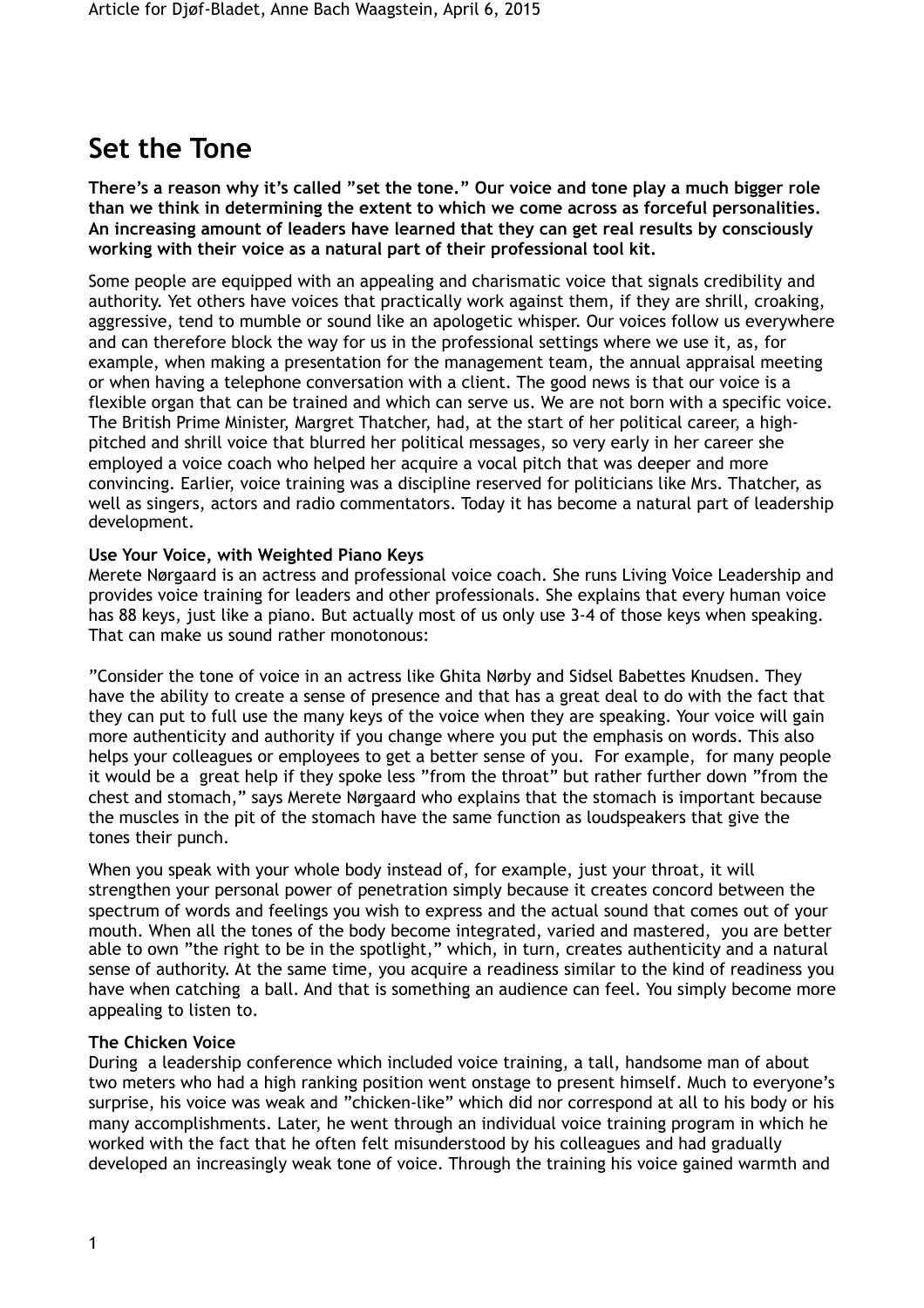volume and he experienced that he no longer was perceived as being surly and bossy by his employees.

People who have a strong ability to convey their message as a rule are very much focused on, depending on the situation, using the full register of their voice and varying the tone, sound, strength and speed with which they communicate their words according to the particular situation.

"If you have a tendency to speak in a monotonous voice, you can practice varying your tone of voice when speaking in front of an audience. In the beginning it may feel silly and exaggerated, but you will become more vibrant to listen to in the long run. Another good trick is to speak more slowly than you normally would in front of a large gathering of people. Most people tend to speak too fast due to nervousness, for example. Another great trick is to insert p-a-u-s-e-s, because making them in the right places can draw people's attention more," says Merete Nørgaard who also emphasizes that voice training in reality also has a lot to do with what you do before making a presentation. "Warm up your voice in the car before you go on stage. Loosen up your jaws, just like opera singers and actors do before a performance."

Yes, the voice is, together with the body, the greatest telltale sign and it follows you everywhere. For that reason you might as well make it your asset. That way you will get a good tone of voice. That way, the things you say will be heard by others.

### **Fact Box 1: The Four Qualities of the Voice**

Both men and women have four categories of voices that can be trained. Two masculine (a high and a deep) and two feminine (a high and a deep). The four qualities of the voices open four different places of the body which helps the voice to be better integrated in the body, as well as being free and more nuanced:

- **1. A deep masculine tone from the stomach on the vowel "o."** Get the tone out by shouting "Boooris" and "Helloooo!". Use you feet, legs and behind to get the sound out. Put in as much effort as had you been running on a treadmill.
- **1. A high masculine tone in the chest on the vowel "a."** Turn on the loudspeakers in your chest, make your eyes wide and bare your teeth. Speak far out into the horizon with a "Hiiii!"
- **2. A deep feminine from the throat with the vocal "u."** "UUhh!" is the passionate sound coming from the lips.
- 3. **A high feminine tone from the forehead on the vocal "a."** Imagine that you are a cheerful 8 year old with a smooth forehead and wide eyes, saying "aahhh!"

The four qualities of the voice are important to be able to juggle according to the situation. An example might be when you have to let an employee go which demands a softer voice reflecting genuine empathy, or a distinct but loving voice with an edge. It is oftentimes beneficial for women to get access to the dark qualities of their voice in the stomach, as, for example, when making salary negotiations.

### **Fact Box 2: Classic Mistakes When You Are "Onstage":**

- **!** You only use 2-3 tones. This makes you boring to listen to and signals a poor selfawareness. *Vary your tones when you speak. Feel free to exaggerate.*
- **!** You tend to speak in "blocks." *Remember to pause often*. *This will draw your audience's attention.*
- **!** You speak too fast. *Speak more slowly than you normally would.*